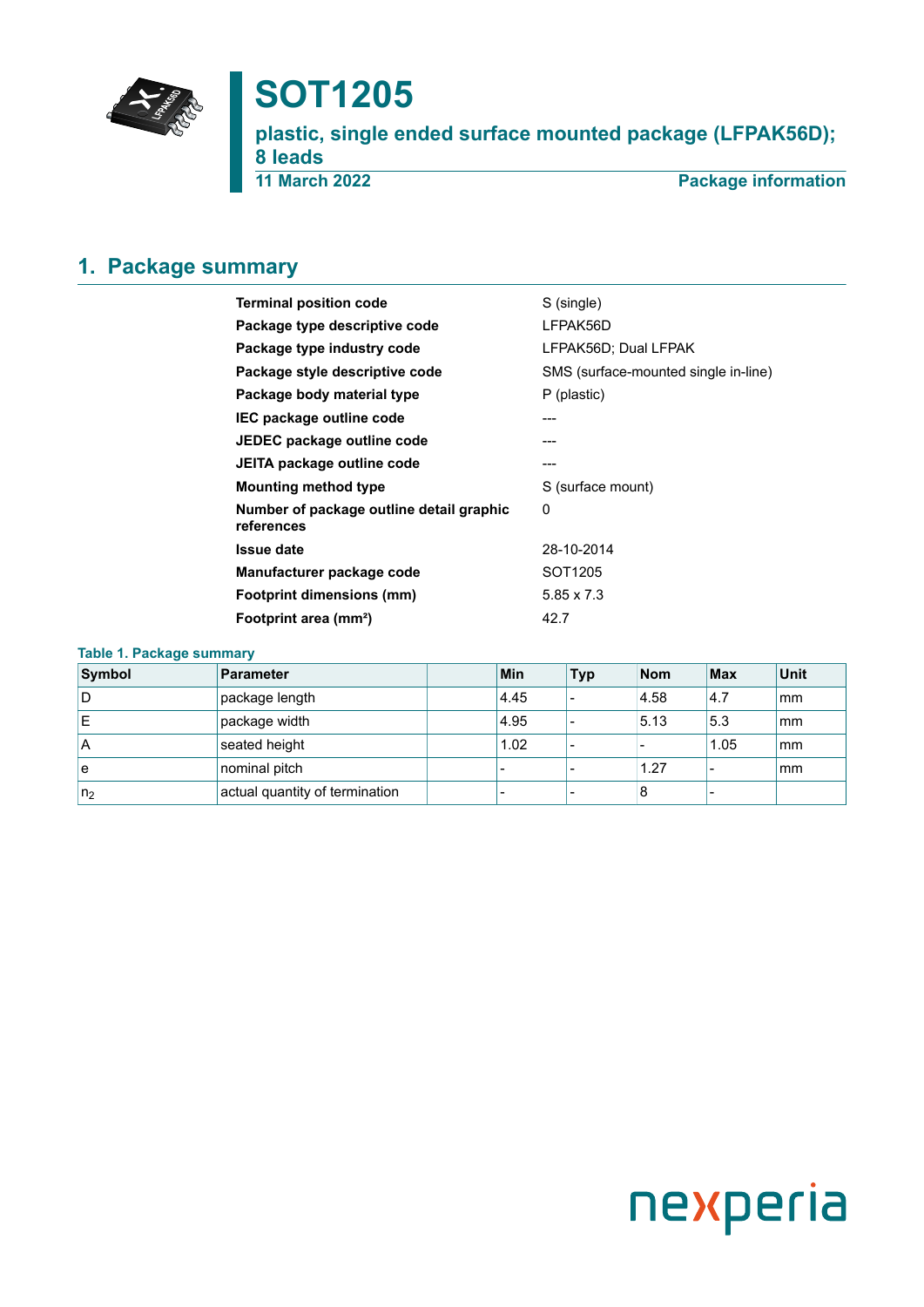### **plastic, single ended surface mounted package (LFPAK56D); 8 leads**

## <span id="page-1-0"></span>**2. Package outline**

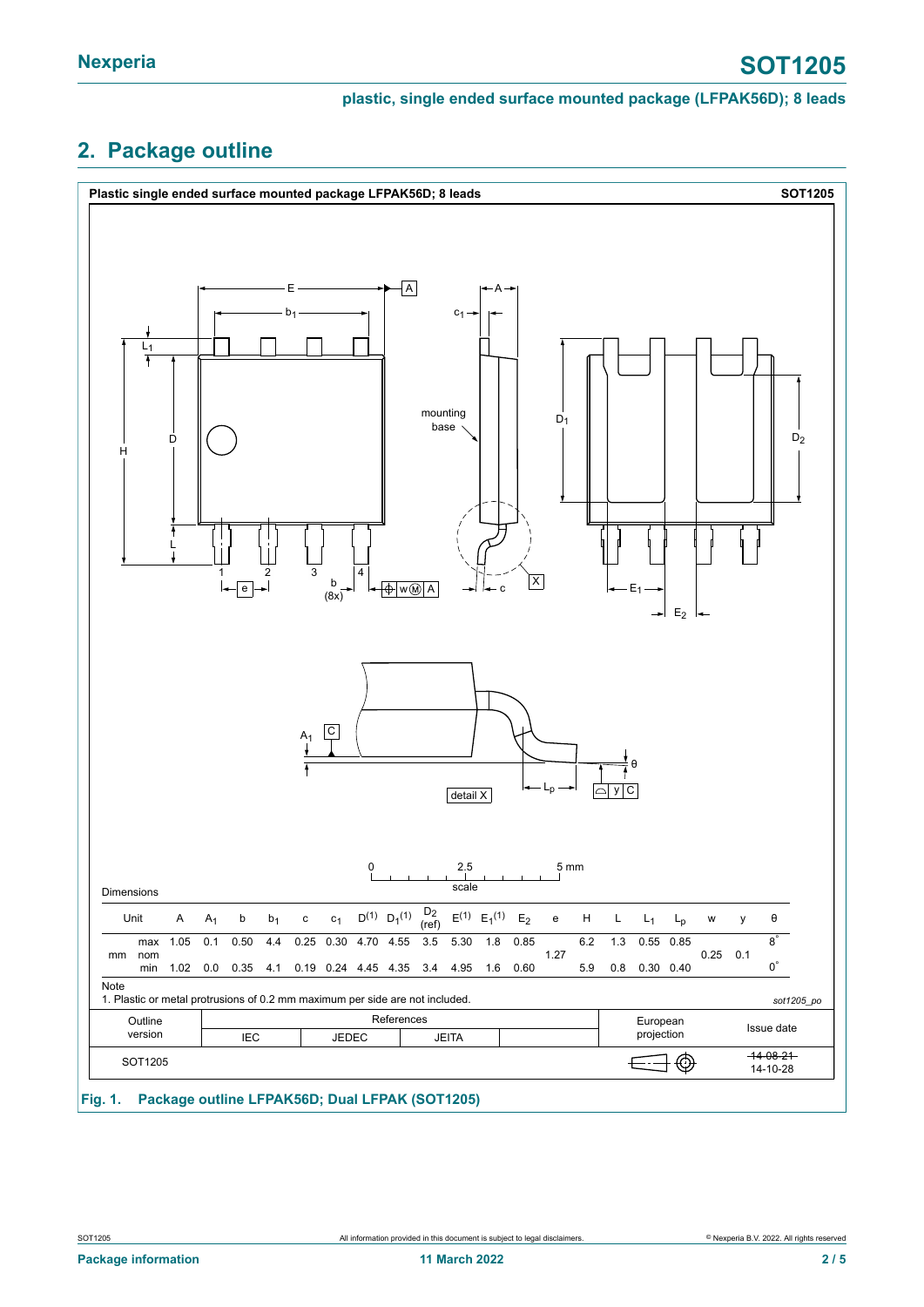### **plastic, single ended surface mounted package (LFPAK56D); 8 leads**

# <span id="page-2-0"></span>**3. Soldering**

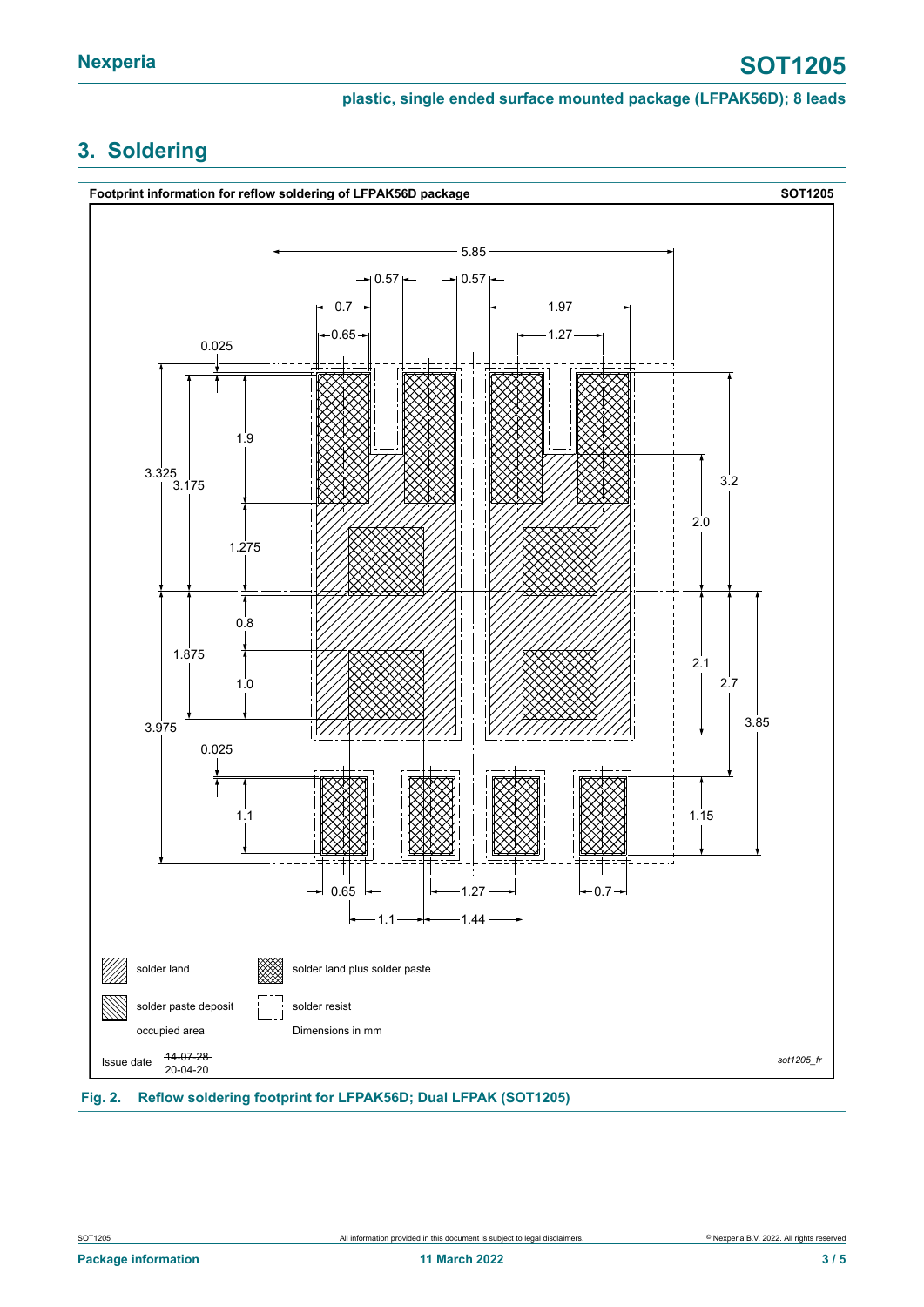# <span id="page-3-0"></span>**4. Legal information**

#### **Definitions**

**Draft** — The document is a draft version only. The content is still under internal review and subject to formal approval, which may result in modifications or additions. Nexperia does not give any representations or warranties as to the accuracy or completeness of information included herein and shall have no liability for the consequences of use of such information.

#### **Disclaimers**

**Limited warranty and liability** — Information in this document is believed to be accurate and reliable. However, Nexperia does not give any representations or warranties, expressed or implied, as to the accuracy or completeness of such information and shall have no liability for the consequences of use of such information. Nexperia takes no responsibility for the content in this document if provided by an information source outside of Nexperia.

In no event shall Nexperia be liable for any indirect, incidental, punitive, special or consequential damages (including - without limitation - lost profits, lost savings, business interruption, costs related to the removal or replacement of any products or rework charges) whether or not such damages are based on tort (including negligence), warranty, breach of contract or any other legal theory.

Notwithstanding any damages that customer might incur for any reason whatsoever, Nexperia's aggregate and cumulative liability towards customer for the products described herein shall be limited in accordance with the Terms and conditions of commercial sale of Nexperia.

**Right to make changes** — Nexperia reserves the right to make changes to information published in this document, including without limitation specifications and product descriptions, at any time and without notice. This document supersedes and replaces all information supplied prior to the publication hereof.

**Suitability for use** — Nexperia products are not designed, authorized or warranted to be suitable for use in life support, life-critical or safety-critical systems or equipment, nor in applications where failure or malfunction of an Nexperia product can reasonably be expected to result in personal injury, death or severe property or environmental damage. Nexperia and its suppliers accept no liability for inclusion and/or use of Nexperia products in such equipment or applications and therefore such inclusion and/or use is at the customer's own risk.

**Applications** — Applications that are described herein for any of these products are for illustrative purposes only. Nexperia makes no representation or warranty that such applications will be suitable for the specified use without further testing or modification.

Customers are responsible for the design and operation of their applications and products using Nexperia products, and Nexperia accepts no liability for any assistance with applications or customer product design. It is customer's sole responsibility to determine whether the Nexperia product is suitable and fit for the customer's applications and products planned, as well as for the planned application and use of customer's third party customer(s). Customers should provide appropriate design and operating safeguards to minimize the risks associated with their applications and products.

Nexperia does not accept any liability related to any default, damage, costs or problem which is based on any weakness or default in the customer's applications or products, or the application or use by customer's third party customer(s). Customer is responsible for doing all necessary testing for the customer's applications and products using Nexperia products in order to avoid a default of the applications and the products or of the application or use by customer's third party customer(s). Nexperia does not accept any liability in this respect.

**Export control** — This document as well as the item(s) described herein may be subject to export control regulations. Export might require a prior authorization from competent authorities.

**Translations** — A non-English (translated) version of a document is for reference only. The English version shall prevail in case of any discrepancy between the translated and English versions.

#### **Trademarks**

Notice: All referenced brands, product names, service names and trademarks are the property of their respective owners.